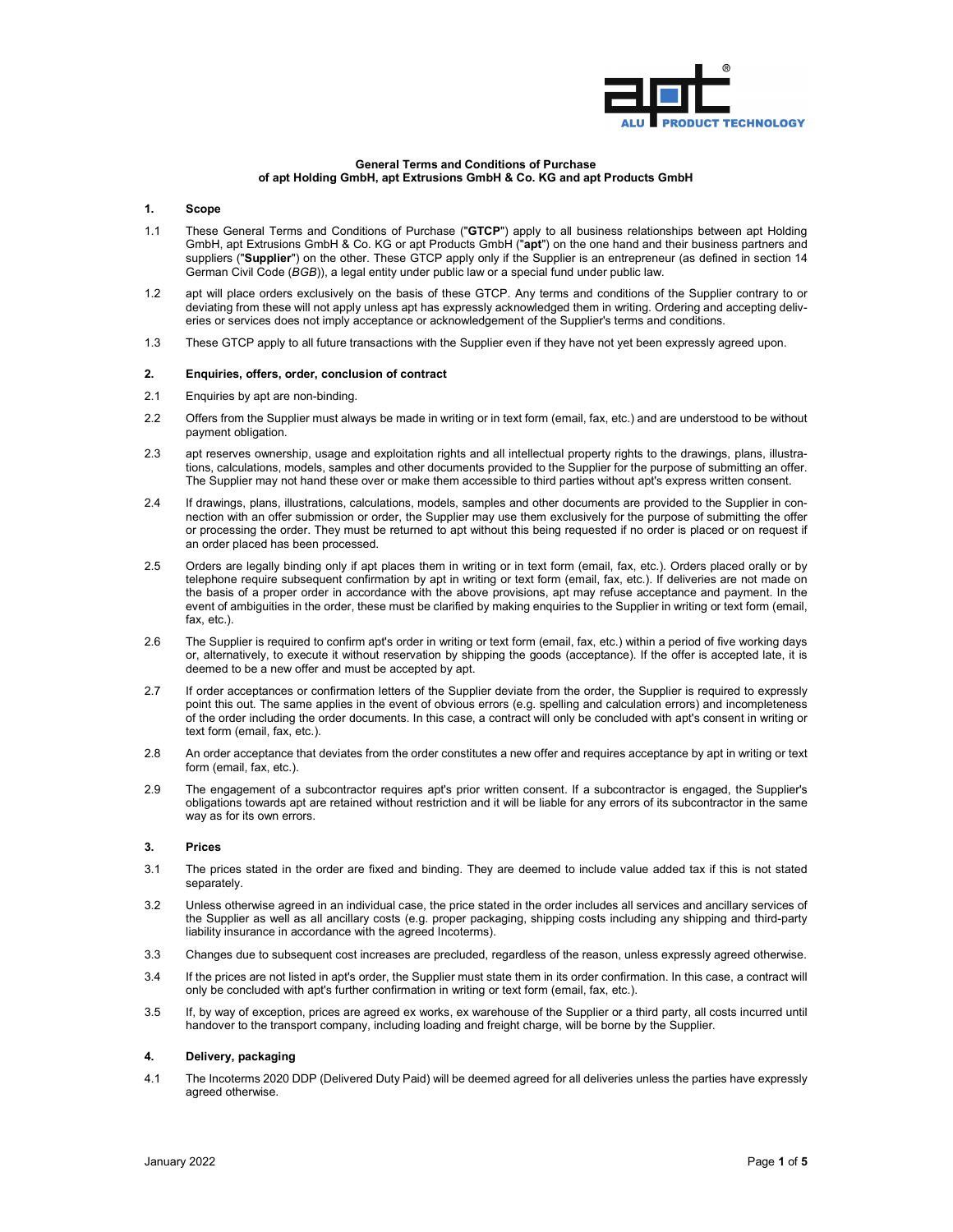

- 4.2 The Supplier should use environmentally friendly and, where possible, recyclable packaging materials. At apt's request, the Supplier must take back packaging material at the place of performance at its own expense.
- 4.3 The risk of accidental loss and accidental deterioration of the item will pass to apt upon handover at the place of performance. If acceptance has been agreed, the risk will pass to apt when acceptance has been effected. In all other respects, the statutory provisions of the law on contracts for work and services apply accordingly in the event of acceptance.

### **5. Deadlines, periods, default**

- 5.1 Agreed delivery deadlines and periods are binding and are calculated from the date of the order. The arrival of the delivery at the place of receipt specified in the order or the successful acceptance, if such is contractually agreed or provided for by law, will be decisive for compliance therewith.
- 5.2 The Supplier is required to notify apt without undue delay in writing if circumstances occur or become known to it which mean that the agreed time of delivery cannot be complied with.
- 5.3 Before the delivery deadline lapses, apt will not be required to accept delivery. Early deliveries or partial deliveries will be accepted by apt only in individual cases or if this has been expressly agreed. Otherwise, apt will have the right to return the delivery at the Supplier's expense. Even if apt accepts delivery, apt will not be required to make early payments.
- 5.4 If the Supplier is in default of delivery, apt will be entitled to the statutory claims. In particular, apt will be entitled to demand compensation instead of performance and to withdraw from the contract after a reasonable grace period has lapsed fruitlessly.
- 5.5 If the Supplier is in default, apt may in addition to further statutory claims demand fixed compensation for the loss incurred as a result of the default in the amount of 1 % of the net price of the goods delivered late per completed calendar week, but in total no more than 5 % of the net price of the goods delivered late. apt reserves the right to prove that a higher loss has been incurred. apt does not need to prove a minimum loss. The Supplier reserves the right to prove that apt did not suffer any loss at all or that any loss suffered was substantially less.

# **6. Force majeure**

- 6.1 In cases of force majeure or other unavoidable events for which apt is not to blame (including but not limited to war, threat of war, civil war, riot, terrorism, acts of war, fire, natural disasters, weather events, water damage, floods, epidemic, pandemic, organised and unorganised strikes and industrial action, operational disruptions of all kinds, lockouts, confiscations, import and export restrictions, government measures, defects and disturbances in energy and water supply, shortage of materials, raw materials and supplies, machines, means of transport, transport obstacles, delays in the granting of required official permits), apt will be released from its obligation to accept delivery for the duration of the hindrance. Claims of the Supplier for consideration or compensation are precluded in such cases.
- 6.2 Furthermore, apt is entitled without prejudice to other rights to withdraw from the contract in whole or in part if these events are of considerable duration or result in a significant reduction in our demands.
- 6.3 If apt has to change the delivery schedule due to force majeure and the delivery is postponed, the Supplier will retain the goods concerned in accordance with our instructions and will deliver them after the force majeure has been remedied.

# **7. Invoicing, payment**

- 7.1 Invoices must be issued promptly after the goods are shipped, and the order and item numbers must be stated on them. Value added tax must be itemised separately.
- 7.2 Payment will be made subject to proper delivery and correct pricing and calculation. If a defect subject to warranty is identified, we will be entitled to withhold payment until the warranty obligation has been fulfilled.
- 7.3 The agreed price is due for payment within 30 calendar days of complete delivery and performance (including any agreed acceptance) and receipt of a proper invoice. If apt pays within 14 calendar days, apt is entitled to a 3 % discount on the net invoice amount. In the case of bank transfer, payment is deemed to have been made on time if apt's transfer order is received by apt's bank before expiry of the payment deadline; apt is not responsible for any delays caused by banks involved in the payment process.
- 7.4 apt will not owe interest on due payments. The statutory provisions apply to default with payment.
- 7.5 The Supplier only has a right of set-off or retention in respect of counterclaims that have been declared final and absolute or that are undisputed.

## **8. Condition of the goods, notification of defects, liability for material defects**

8.1 The Supplier warrants that its deliveries and services comply with the objective and subjective requirements as well as any installation requirements. This includes in particular that the deliveries and services comply with the contractual agreements on quality and use and are made of a material that is best suited and durable for the relevant contractual or operational purpose and for the stresses that occur. They must also comply with the VDE provisions, the law on technical work equipment, the relevant accident prevention, occupational safety and environmental provisions, the relevant technical standards and the generally recognised rules of technology. Knowledge that goes beyond the state of the art must be communicated to us without us having to request this.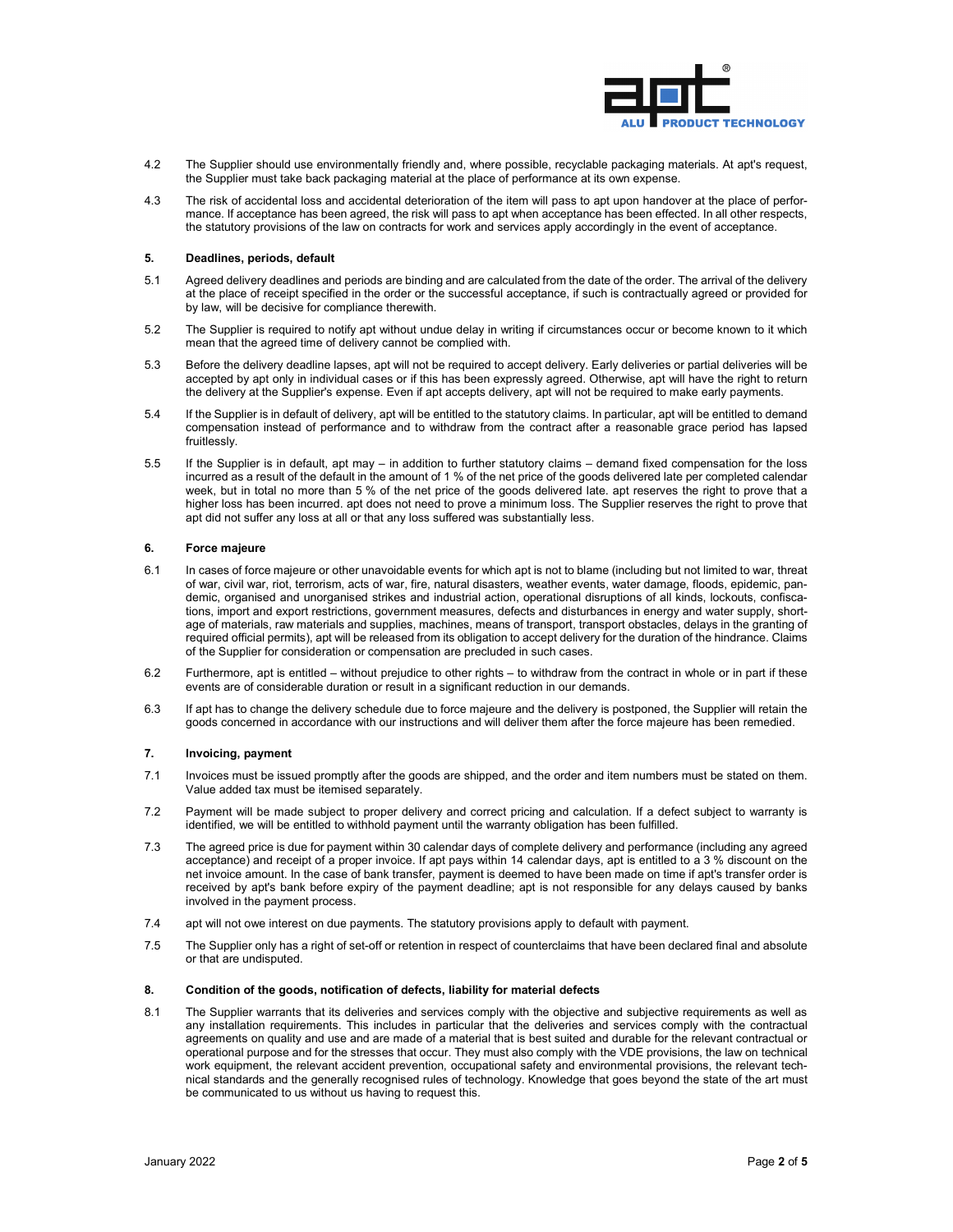

- 8.2 The properties or characteristics stated in the specification according to the order or in quality assurance agreements must be fulfilled by the purchased item as agreed quality characteristics.
- 8.3 If the Supplier receives drawings, samples or other specifications from apt, these alone will be decisive for the type, quality and design of the goods to be delivered.
- 8.4 The inspection of the delivered goods will be carried out in accordance with apt's quality guidelines and will be limited to defects that become apparent during apt's incoming goods inspection, including an external examination which includes the delivery documents (e.g. transport damage, delivery of the wrong items and delivery of less quantity than requested), or which become apparent during apt's random quality checks. In other respects, it will depend on the extent to which an inspection is feasible in the ordinary course of business, taking into account the circumstances of the individual case. A notification of defect is timely within the meaning of section 377 (1) German Commercial Code (*HGB*) if it is sent within a period of five working days from receipt of the goods in the case of visible defects and within a period of five working days from their discovery in the case of hidden defects. Where acceptance has been agreed, there will be no inspection duty.
- 8.5 Payment for the goods does not imply their approval as being in conformity with the contract and free from defects.
- 8.6 If the goods delivered have material defects, apt will be entitled without restriction to the statutory claims for defects arising therefrom, subject to the following proviso. apt may, at its own discretion, demand subsequent performance by remedying the defect (rectification) or delivery of defect-free goods (replacement). apt will also be entitled to remedy the defect itself or have it remedied by third parties at the Supplier's expense if the Supplier fails to comply with its obligation to provide subsequent performance within a reasonable period set by apt. This will also apply if it is not possible to wait for the Supplier to remedy the defect due to a danger in delay or particular urgency.
- 8.7 If the goods have been installed in or attached to another item in line with their nature and intended use, subsequent performance will also include the removal of the defective goods and their re-installation or reattachment as well as the reimbursement of associated expenses. This will also apply if apt remained unaware of the defect during installation or attachment due to gross negligence.
- 8.8 A fixed processing fee of EUR 60 will be charged per complaint.

## **9. Limitation periods**

- 9.1 The mutual claims of the contractual parties will become statute-barred in accordance with the statutory provisions unless otherwise stated below.
- 9.2 Notwithstanding section 438 (1) no. 3 German Civil Code (*BGB*), the general limitation period for claims based on defects is three years from transfer of risk. If goods have to be accepted, the limitation period begins on acceptance. The threeyear limitation period also applies accordingly to claims arising from defects of title, whereby the statutory limitation period for *in rem* claims of third parties for return (section 438 (1) no. 1 German Civil Code (*BGB*)) remains unaffected; claims arising from defects of title will furthermore not become statute-barred in any case as long as the third party can still assert the right against apt – in particular because the matter is not statute-barred.
- 9.3 The limitation periods of the sale of goods law including the above extension apply to all contractual claims for defects to the extent provided by law. If apt is also entitled to non-contractual claims for compensation due to a defect, the regular statutory limitation period (sections 195, 199 German Civil Code (*BGB*)) applies to this, unless application of the limitation periods of the sale of goods law including the above extensions leads to a longer limitation period in individual cases.

#### **10. Recourse against suppliers**

- 10.1 The statutory rights of recourse against the Supplier within a supply chain (supplier recourse in accordance with sections 445a, 445b, 478 German Civil Code (*BGB*) will accrue to apt without restriction in addition to the claims for defects. apt will in particular be entitled, without this restricting its right of choice, to demand from the Supplier precisely the type of subsequent performance (rectification or replacement) that apt owes its customers in individual cases.
- 10.2 Before apt acknowledges or settles a claim for defects asserted by one of its customers (including reimbursement of expenses pursuant to sections 478 (1), 439 (2) and (3) German Civil Code (*BGB*)), apt will inform the Supplier and briefly describe the facts and ask it for its written statement. If it does not comment in a substantiated manner within a reasonable period and no amicable solution is found, the claim for defects actually granted by apt will be deemed owed to the customer. In this case, the Supplier will be responsible for providing counter-evidence.
- 10.3 apt's rights of recourse will also apply if the defective goods have been further processed by apt or another company, for example by being installed in another product.

#### **11. Tools, drawings, confidentiality**

- 11.1 apt reserves title in and copyright to any tools, samples, models, drawings or other documents provided. They may not be made accessible to third parties without apt's consent and must be returned promptly on request.
- 11.2 The Supplier is required to use the tools exclusively for manufacturing the goods ordered by apt. It is also required to insure the tools belonging to apt at its own cost against damage due to fire, water and theft at reinstatement value. At the same time, it hereby assigns to apt all compensation claims under this insurance policy; apt hereby accepts such assignment. Furthermore, the Supplier is required to carry out any necessary maintenance, inspection, service and repair work on apt's tools at its own cost in good time. The Supplier must notify apt immediately of any faults.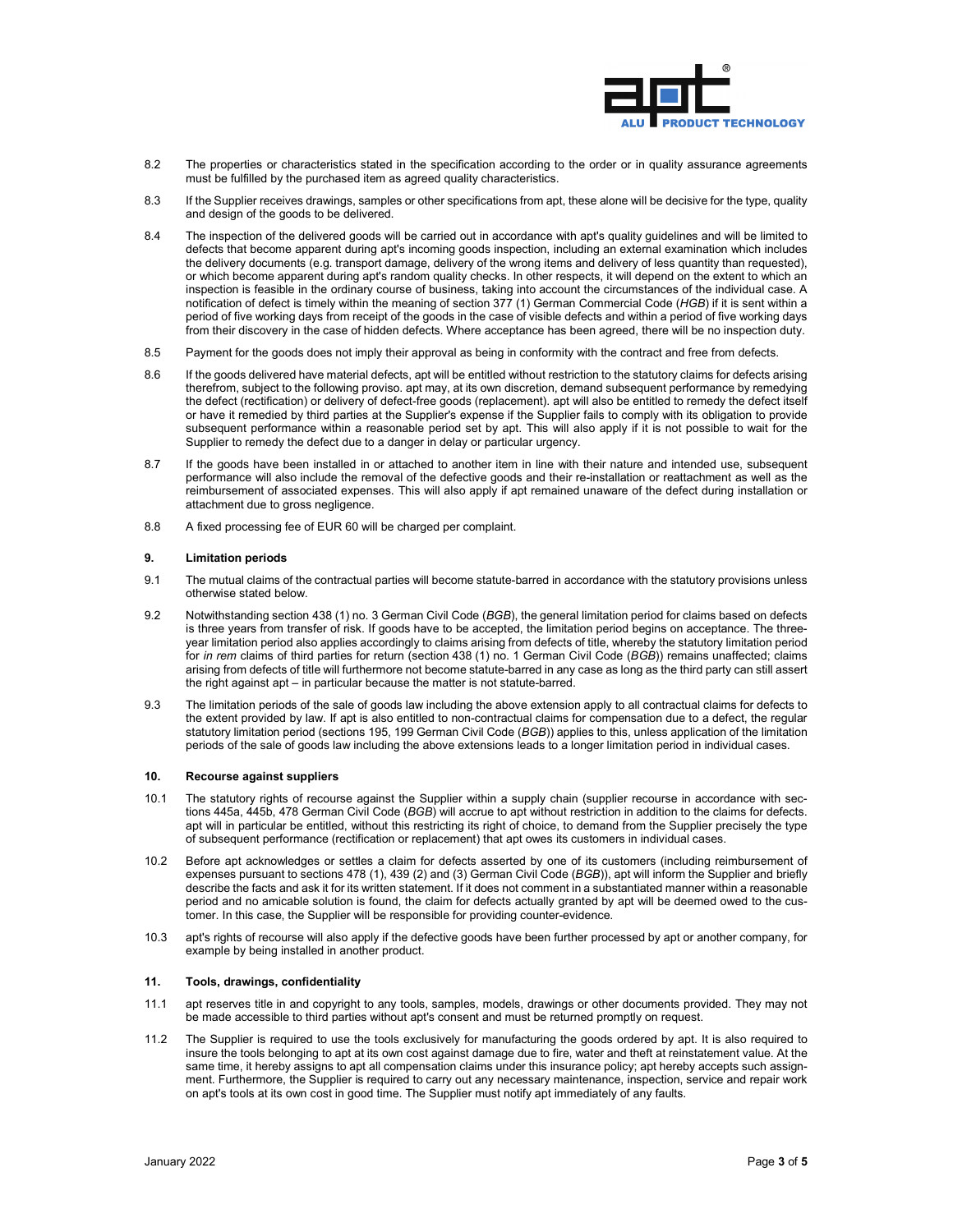

- 11.3 The Supplier is required to keep any illustrations, drawings, calculations and other documents and information which it receives strictly confidential. Such documents may only be disclosed to third parties with express prior consent. The confidentiality obligation will continue to apply after this contract has been executed; it lapses if and to the extent that the manufacturing know-how contained in the illustrations, drawings, calculations and other documents provided becomes generally known.
- 11.4 If the Supplier, its governing bodies, employees or vicarious agents violate any of the above obligations, the Supplier will be liable for compensation unless it is not responsible for the breach of duty.

# **12. Intellectual property rights**

- 12.1 The Supplier warrants that the delivery and use of the goods ordered by apt in Germany and abroad do not violate any industrial property rights or other rights of third parties.
- 12.2 If claims are filed against apt by a third party, the Supplier will be required to indemnify apt against such claims on first written request. This also applies with regard to all necessary expenses incurred by apt from or in connection with this claim.
- 12.3 The limitation period for the claim for indemnification is three years, calculated from the time apt obtains knowledge of the claim filed by the third party.

# **13. Provision, reservation of title**

- 13.1 apt reserves title in the items provided by apt (reserved goods). These must be stored clearly and separately from other items and must be identified as the property of apt. They must also be sufficiently insured against fire, water and theft.
- 13.2 Processing or re-working by the Supplier will be carried out on behalf of apt. If apt's reserved goods are processed together with other items which do not belong to apt, apt will acquire joint title in the new item in the ratio of the value of apt's item (purchase price plus VAT) to that of the other processed items at the time of processing. The Supplier will hold the sole title or the joint title in custody on apt's behalf free of charge.
- 13.3 The above provision under 13.2 will apply accordingly if the item we provide is inseparably intermixed with other items that do not belong to apt. If, however, one of these processes gives rise to sole title on the part of the Supplier, because an item belonging to the Supplier constitutes the main item, it will be deemed to be agreed that the Supplier will transfer joint title of this item to apt in proportion to the value of the reserved goods (purchase price plus VAT) in relation to the entire item and will hold the joint title thus created in custody on apt's behalf free of charge.
- 13.4 Title to the goods must be transferred to apt unconditionally and regardless of whether or not the purchase price has been paid. If, however, in an individual case, apt accepts an offer by the Supplier to transfer title conditional on payment of the purchase price, the Supplier's reservation of title will expire at the latest on payment of the purchase price for the goods delivered. apt will remain authorised in the ordinary course of business to resell the goods even before payment of the purchase price, assigning the resulting receivable in advance (alternatively, the simple reservation of title extended to the resale will apply). All other forms of reservation of title, especially extended and forwarded reservation of title and reservation of title extended to further processing, are precluded.

## **14. Product liability**

- 14.1 If that the Supplier is responsible for product damage, it is required to release apt on first request from compensation claims of third parties, including the necessary costs of defence against these claims, if the cause of this product damage lies within its sphere of control and organisation and it is liable itself to third parties.
- 14.2 If apt has to carry out a recall on the basis of a claim within the meaning of 14.1 , the Supplier will be required to reimburse apt for all expenses arising from or in connection with the recall carried out by apt. This will not affect any further-reaching statutory claims of apt.
- 14.3 apt will inform the Supplier as far as possible and reasonable of the content and scope of the recall and give it the opportunity to comment.
- 14.4 The Supplier undertakes to take out and maintain a product liability insurance policy with an appropriate sum insured for personal injury and property damage to cover the risks resulting from the performance of the contract. This insurance must provide coverage of at least EUR 5 million per loss event and at least EUR 10 million per calendar year. The Supplier is required to provide apt with proof of such insurance and the cover amounts on request. If apt is entitled to claims that exceed the coverage agreed by the Supplier, these will remain unaffected.

## **15. Set-off, retention**

The Supplier will only have the right to set off claims against apt that are undisputed or have been declared final and absolute.

### **16. Withdrawal from contract, compensation**

16.1 If the Supplier does not fulfil the obligations assumed with the order confirmation or does not fulfil them in accordance with the contract, apt may withdraw from the contract and demand compensation instead of performance after a reasonable deadline for performance has lapsed without success.